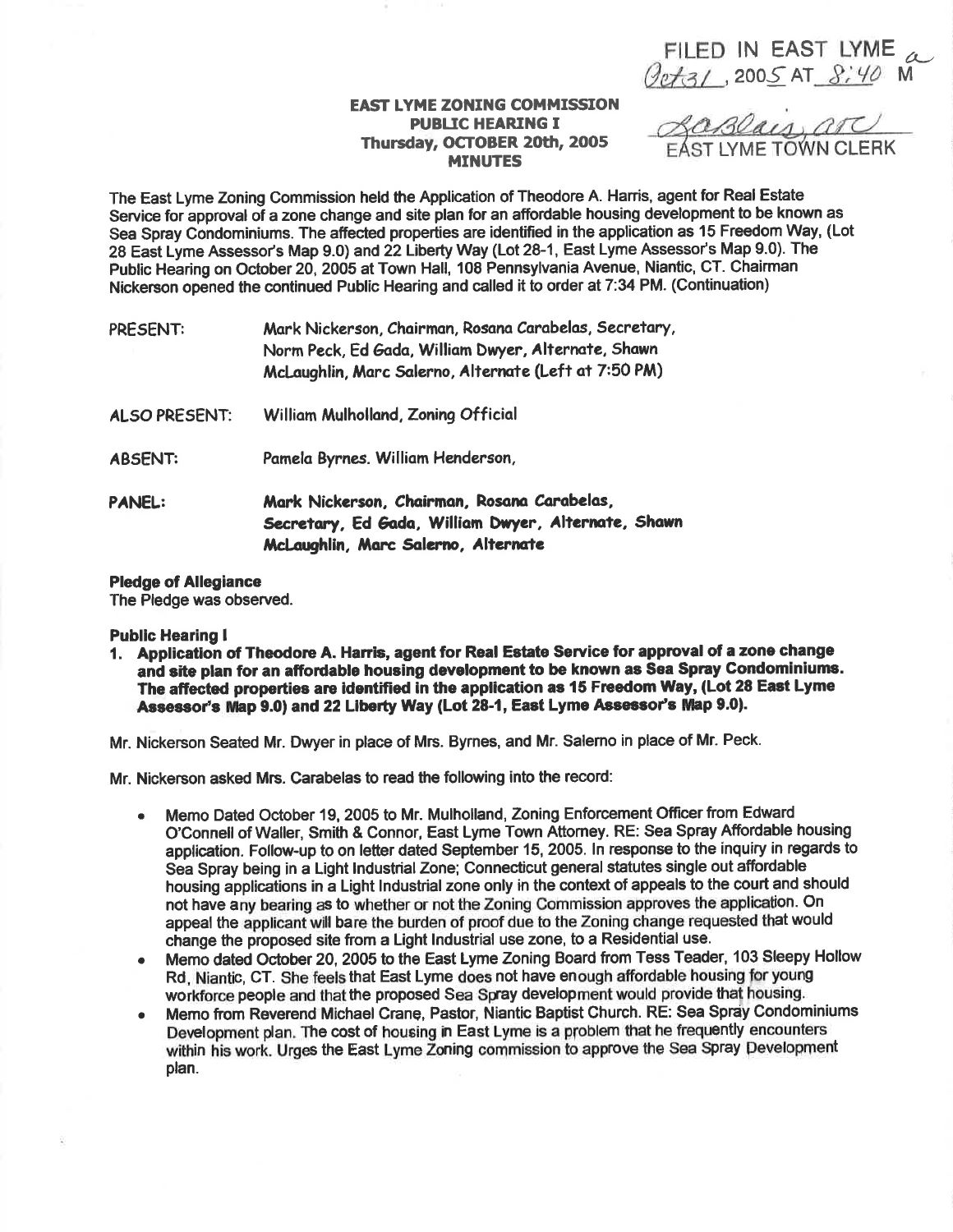Mr. Nickerson reminded the Zoning Commission that the Public Hearing was left open specifically to revue the traffic questions that had come up but that they would entertain any other items that come up as well. He asked Mr. Mary Smith to come forward and present his information.

Mr. Nickerson excused Mr. Salemo from the hearing. He stated for the record that there will only be five (5) on the panel for this hearing.

Mr. Marty Smith, Vice President of Real Estate Services of Gonnecticut explained thatAttomey Hanis is out of the country tonight and he is filling in. He explained that his company was asked by the Commission to consider an affordable housing project when he originally went to them with a request to expand the Spinnaker development. They have designed a development that has 110 units on 10 acres of land. Of the 110 units, 33 will be at an affordable housing rate. They will consist of a combination of 1 bedroom flats and 2 bedroom townhouse unfts. The location that they selected has adequate water a sewer already available on the site. The location also provide 35 acres of land between the buildings and the near by highway. They are at the end of a cul-de-sac, it has nice views of the water and provides the opportunity for people to both work and live in the Industrial Park. He said that they did not expect that the traffic impact would be a problem because the use of the property as a commercial development would generate more traffic then it would as a residential development. He submitted a copy of the traffic study also explained that the application will still need to be approved by the State Traffic Commission, but based on their studies, the worst case scenario is Level "F" traffic. He also explained that the traffic of the development will not have a significant impact on cunent trafftc pattems because most of the traffic will be following in the opposite direction. At the very worst, at peak summer months the estimated delay to make a left hand turn from Liberty way is 61 seconds which is well within the approval level of service and is typical of state roads that have an intersection without a traffic signal. The said that the STC Approvals will not be given until the Zoning Commission makes there decision.

Mr. Nickerson asked if there will be any road improvements made due to the increased volume from the current usage.

Mr. Smith said that the cunent road condition is suitable for what they are proposing because the traffic pattems are in the opposite direction.

Mrs. Garabelas asked if they study took the Rocky Neck Connector into consideration when doing their traffic study.

Mr. Smith said that is something that STC would have to take into account.

Mr. Nickerson asked if they will need additional approvals from the STC for this Project.

Mr. Smith said that they will need the additional approvals because the use of the roads will be changing even though the volumes of the are less then was originally approved for the full build out of the park.

Mr. Dwyer asked Mr. Mulholland if there is a children's Day Care center in the park.

Mr. Mulholland explained that they had approved a special permit for a Gym on Industrial Park Road, but that it is not there right now. He also has another application currently before him for a Children's Entertainment Center but that there is not anything there now. There is a child care facility for the employees of the Bride Brook facility. But that is for employees only and is not a public day care.

Mr. Smith said that having an economic place for people to live is just as important to the economic development of an area as having a suitable place for businesses. The residential use of this land in a commercial area is part of an economic package that every community needs.

**Exhibit H** – Site Plan for Sea Spray

Exhibit I - Hesketh Associate Traffic Study, dated October 12, 2005

**Exhibit J - Economic Value of Sea Spray Condominiums** 

East Lyme Zoning Commission Public Hearing I Minutes - October 20, 2005 2005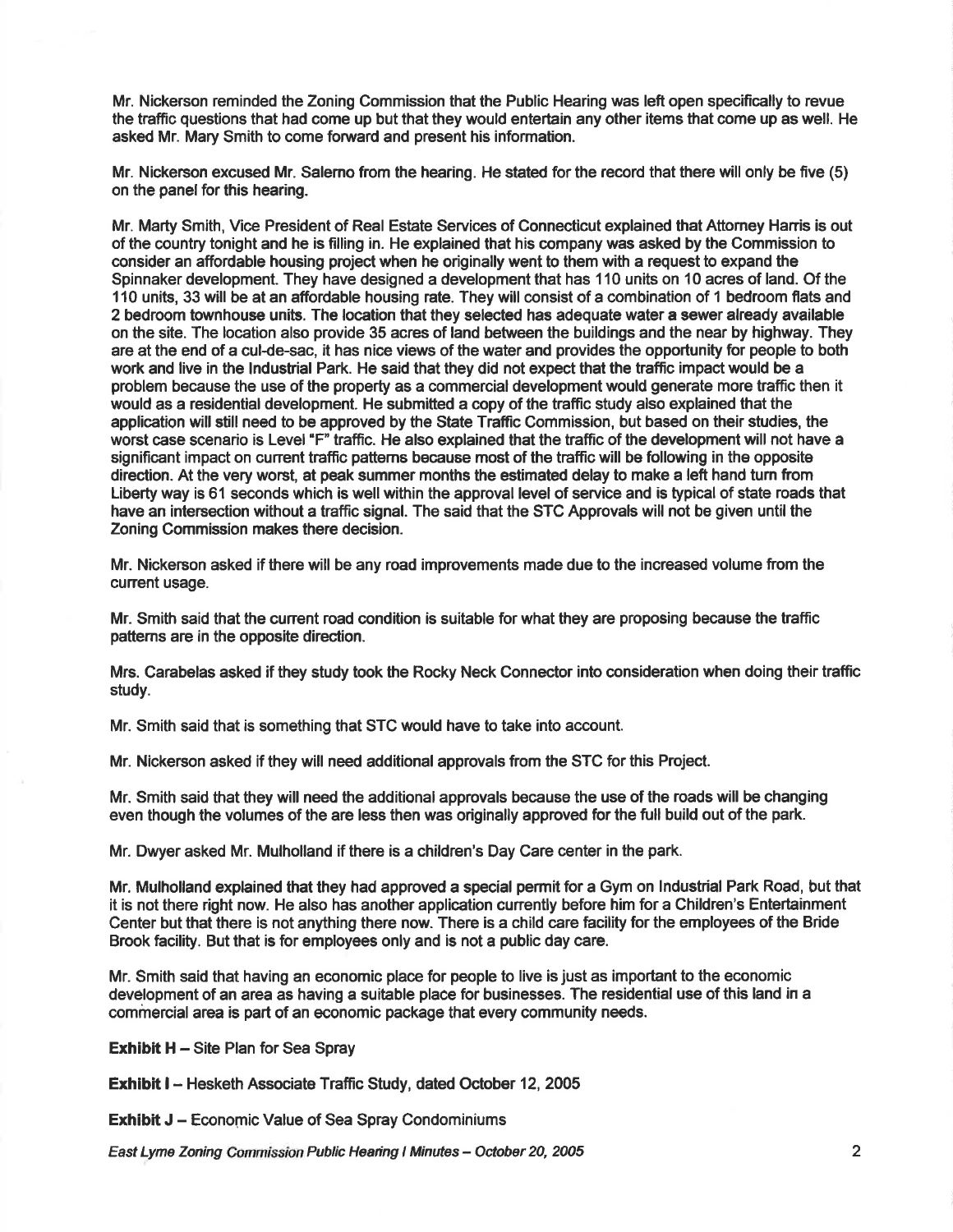Mr. Smith explained that the Economic Value was based on 110 units with an average sale price of \$205,000 (includes the sale rate of both the affordable units and the market rate units) with a 70% assessed value of \$143,500. The personal property figure of \$22,000 (the assessed value is \$15,400) was based on one car per unit. The projected mill rate for 2006 is 20.0. This brings the Projected Annual Tax Revenue from Sea Spray to \$349,580. The estimated potential children per unit is .16 which would generate an annual expenditure of \$113,944 br the East Lyme School System. The Net Annual Projected Tax Revenue after the potential education costs is \$235,636 as compared to the current tax revenue of \$177,019 from all the buildings cunently in the business park.

Mr. Nickerson asked if the 33 "Workforce" units meet the State "Affordable" Housing guidelines.

Mr. Smith said that they do.

Mr. Nickerson asked if they are Condos, not apartments? ls there anything with the Condo Association?

Mr. Smith explained that they can not be investor owned. They have entered into a contract with Home lnc. who with verify that all of the income and monitor the compliance with the State Guidelines so that there will be a third party separation.

Mrs. Carabelas asked Mr. Mulholland asked what it was that he had been concemed about at the last meeting that he had been waiting to get.

Mr. Mulholland said that they were waiting to get the traffic information and that even though this application will have to go for STC permit, he felt it was important for the commission to review the information.

Mr. Dwyer asked about the infrastructure cost such as garbage.

Mr. Smith said that she did not calculate the cost for thing such as police services but they will have a private garbage pickup and the development is on a private road.

Mr. Nickerson asked Mr. Smith to go over the Buffers and set back on the units.

Mr. George Smilas, professional engineer, land surveyor went over the Set backs for the development. The front yard will be 43.6 feet, the minimum side yard will be 23 feet and the minimum rear yard will be 22 feet.

Mr. Nickerson asked what the buffers are to the adjoining properties.

Mr. Smith explained that there's 35 acres of DEP land between the buildings and the state highway, a natural ledge to the cliff overlooking the Long Island Sound and a fence separating the property to the other building.

Mr. Nickerson asked how many feet there are to the property line.

Mr. Smilas explained that there's 22 feet in the rear of the development to the property line, 44 feet to another edge and 29 feet to the other edge of the property line.

Mrs. Carabelas asked about the water run off on the steep slope between the units on Liberty Way and Freedom way. What is going to prevent the bottom units from being flooded by the run off?

Mr. Smilas explained that the grading of the slope has been designed to redirect the water flow away from the units at the bottom of the hill as well as a retaining wall behind the units that will further protect the units. There will be a swell in the slope behind the retaining wall the will redirect any water that falls directly on the slope.

Mr. Nickerson asked what the difference in elevation is on the slope.

Mr. Smilas said that there is a 40 foot difference in elevation and over 100 feet in distance. lt's a'4l1slope.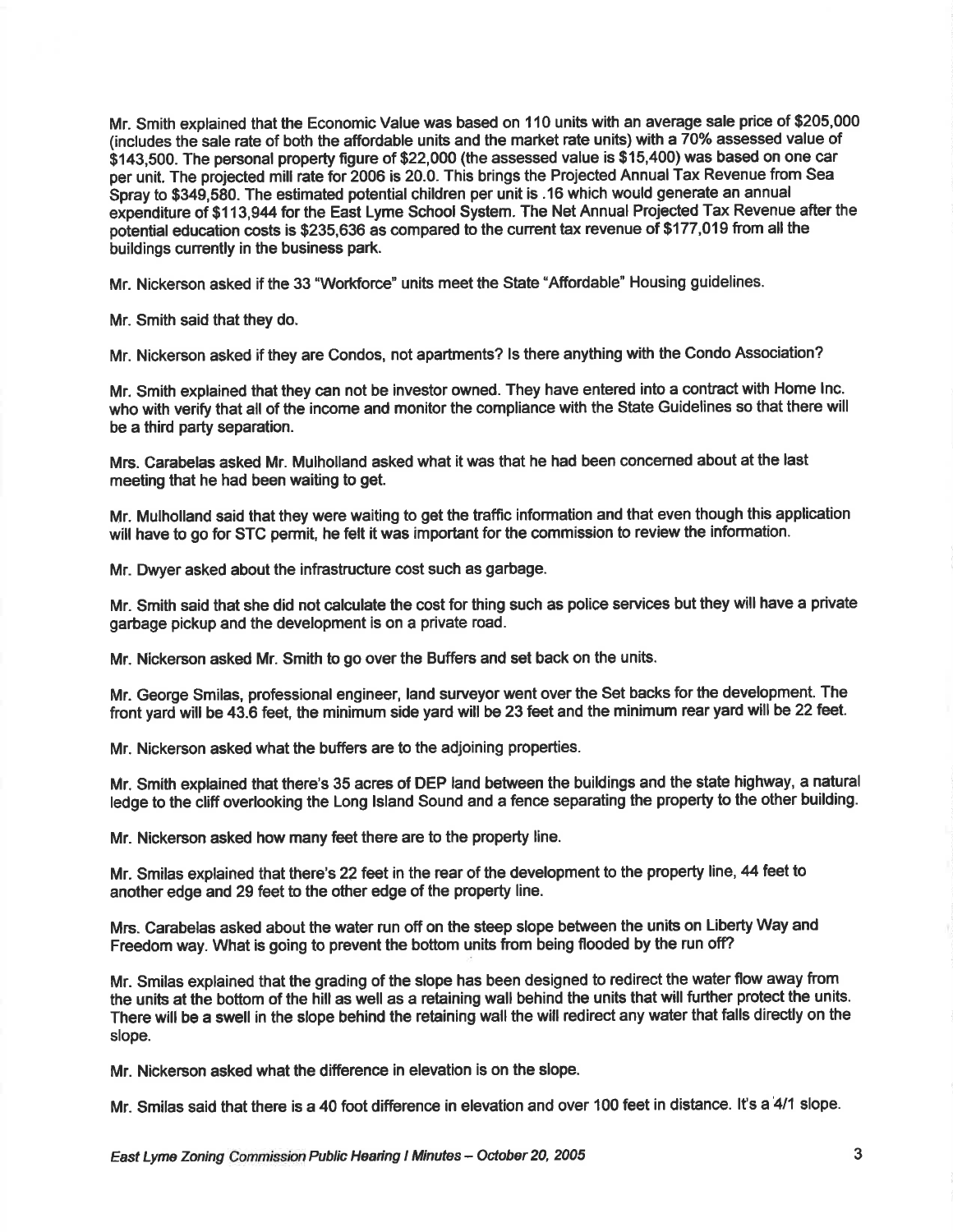Mr. Mulholland also assured Mrs. Carabelas that the engineering staff has gone over the plans in regards to that slope.

Mr. Nickerson called for comments from the public in favor of this application -

Betty Mhon of 53 Corodock Rd, Niantic, CT spoke in favor of the Sea Spray application. lt will bring affordable housing into the town for those who work in the area and could be a boom to the businesses located on Liberty Way. She feels that any traffic problems would be minor and no worse then the problems that the town already faces in the area.

Betty Mhon read the following into Record:

Exhibit K - Memo from Ann B Davis of 36 Attawan Rd, Niantic CT. The letter expressed that Ms. Davis supports the development of Sea Spray Condominiums and that the town needs to provide opportunities for young families and workforce families in order to maintain the diversity that made East Lyme such a wonderful place to raise her own children.

Jeana Johnston of 265 Whistle Town Rd, Niantic CT spoke in full support on the development. She is s Social Worker for "Project Leam" in the East Lyme. She explained that many of the people she works with . would love to live in Eist Lyme, but because of their limited income, they have to live in other areas of South Eastern Connecticut.

Jonathan Harger of 19 Wildwood Dr, Niantic GT spoke in support of the Sea Spray project. He is a teacher who's own son was not able to move back to East Lyme as an adult because he was not able to afford it.

Evelyn Ferguson of 15 Foxtrot Rd, Niantic CT spoke in favor of the Sea Spray application. She is a teacher who purchased her home in East Lyme in 1974. If she tried to do so now, she would not be able to afford to.

Mr. Nickerson called for comments from the public opposed to this application  $-$ 

Chris Barrette of 301 Old Black Point Rd, Niantic CT spoke against the application. He is the owner of the Bridal Mall in Business Park West and is in favor of affordable housing but feels that this is the wrong location for this development. He disagrees with the traffic evaluation and says that the left tum out of Liberty Way is already virtually impossible. He says that the town needs more workspace rather the affordable housing. There are24O acres of industrial space and that using this land for residential use is a mistake and that in the future, the town may want to have that commercial property. He said that the development should go into a residential area. He feels that the motivating force is the financial benefit of using the commercial property vs. the residential property that it should be on. He is concerned about children being in that area because it is so close to the Rocky Neck Connector and wonies that a child will fall off the cliff.

Exhibit  $L -$  Memo from Chris Barrette

Bob Gadbois of 358 Boston Post Rd, Niantic CT spoke in opposition to the application. He feels that the land should be held for business. He said that the town already has water and sewer problems and that there are other areas of the town that need sewers.

Mr. Nickerson called for any Neutral comments from the public or questions ftom the Commission members

Luann Lang of 160 Pennsylvania Avenue asked how much land is left at the lndustrial Park if this is approved.

Mr. Nickerson said that there would be 5 building lots at about 1-2 acres per lot left in the park.

Mr. Nickerson asked if there were any more questions. Hearing none-Mr. Nickerson asked if there was anything that Mr. Smith would like to add.

East Lyme Zoning Commission Public Hearing I Minutes - October 20, 2005 4